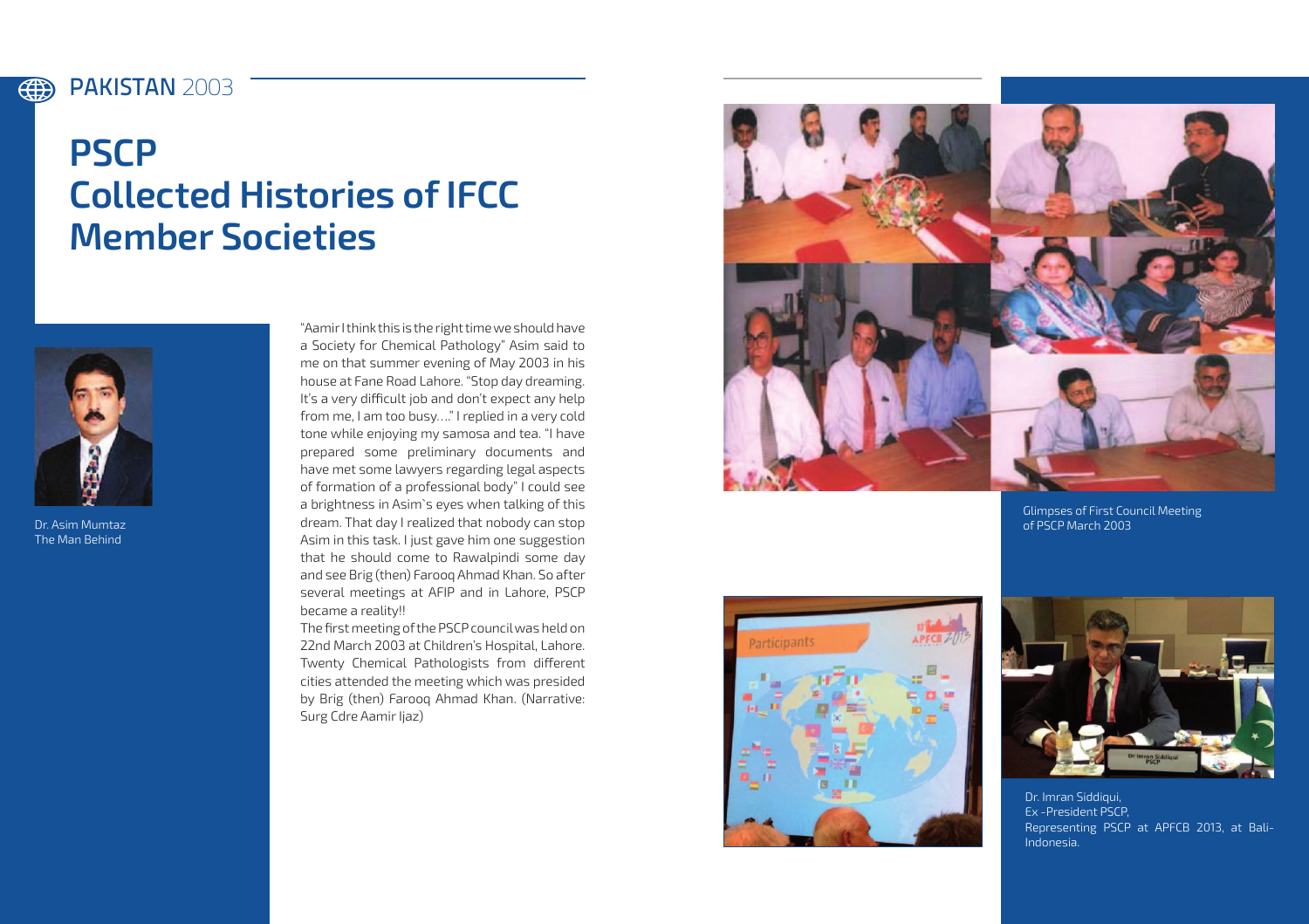PSCP: Past and Present Office Bearers **PSCP: Past and Present Office Bearers** Since Jan 2004 PSCP is functioning as per its constitution (memorandum). It elections are held every two years. It elections are held every two years.<br>Here is an archive of the office bearers: of the office bearers: Control to the office bearers: Control to the control of the control of the control of <br>Second the control of the control of the control of the control of the control of the control of the control of

| Year             | President                 | <b>Vice President</b>             | Secretary         |
|------------------|---------------------------|-----------------------------------|-------------------|
|                  |                           |                                   | Treasure          |
| 2004-<br>2006    | Maj Gen Farooq Ahmad Khan | <b>Brig Rizwan Hashim</b>         | Dr. Asim Mumtaz   |
| $2007 -$<br>2008 | Prof Ejaz Hassan<br>Khan  | <b>Brig Dilshad Ahmed</b><br>Khan | Brig Aamir Ijaz   |
| $2008 -$<br>2010 | <b>Brig Abdus Sattar</b>  | <b>Col Muhammad Dilawar</b>       | Dr Asim Mumtaz    |
| $2010-$<br>2012  | Dr Imran Siddiqui         | Brig Aamir Ijaz                   | Dr Adnan Zubairi  |
| $2012 -$<br>2014 | Dr. Dilshad Ahmed Khan    | Dr. Sameena Ghayur                | Dr. Rizwan Hashim |

## PSCP: Academics

PSCP holds CPD activities at least once a year. Postgraduate courses and Biennial conferences were held on alternate years

| Year     | <b>Activity</b>                     | Venue                                         |
|----------|-------------------------------------|-----------------------------------------------|
| Feb 2005 | 1 <sup>st</sup> Biennial Conference | King Edward Medical College, Lahore           |
| Aug 2006 | 1 <sup>st</sup> Postgraduate Course | AFIP Rawalpindi                               |
| Mar 2007 | 2 <sup>nd</sup> Biennial Conference | Aga Khan University Karachi                   |
| Feb 2008 | 2 <sup>nd</sup> Postgraduate Course | Army Medical College, Rawalpindi              |
| Mar 2009 | 3rd Biennial Conference             | Quaid-e-Azam Medical College Bahawalpur       |
| Apr 2010 | 3rd Postgraduate Course             | AFIP Rawalpindi                               |
| Feb 2011 | 4 <sup>th</sup> Biennial Conference | Allama Iqbal Medical College Lahore           |
| Mar 2012 | 4 <sup>th</sup> Postgraduate Course | AFIP Rawalpindi                               |
| Dec 2012 | <sup>1st</sup> Joint Conference     | AFIP Rawalpindi / Convention Centre Islamabad |
|          |                                     |                                               |

## PSCP: Office Bearers 2010-12



From Right: Surg Cdre Aamir Ijaz (Vice President); Dr Imran Siddiqui (President) Dr Aysha Habib (Provincial Coordinator Sindh); Dr Adnan Zubairi (Secretary/Treasurer)

4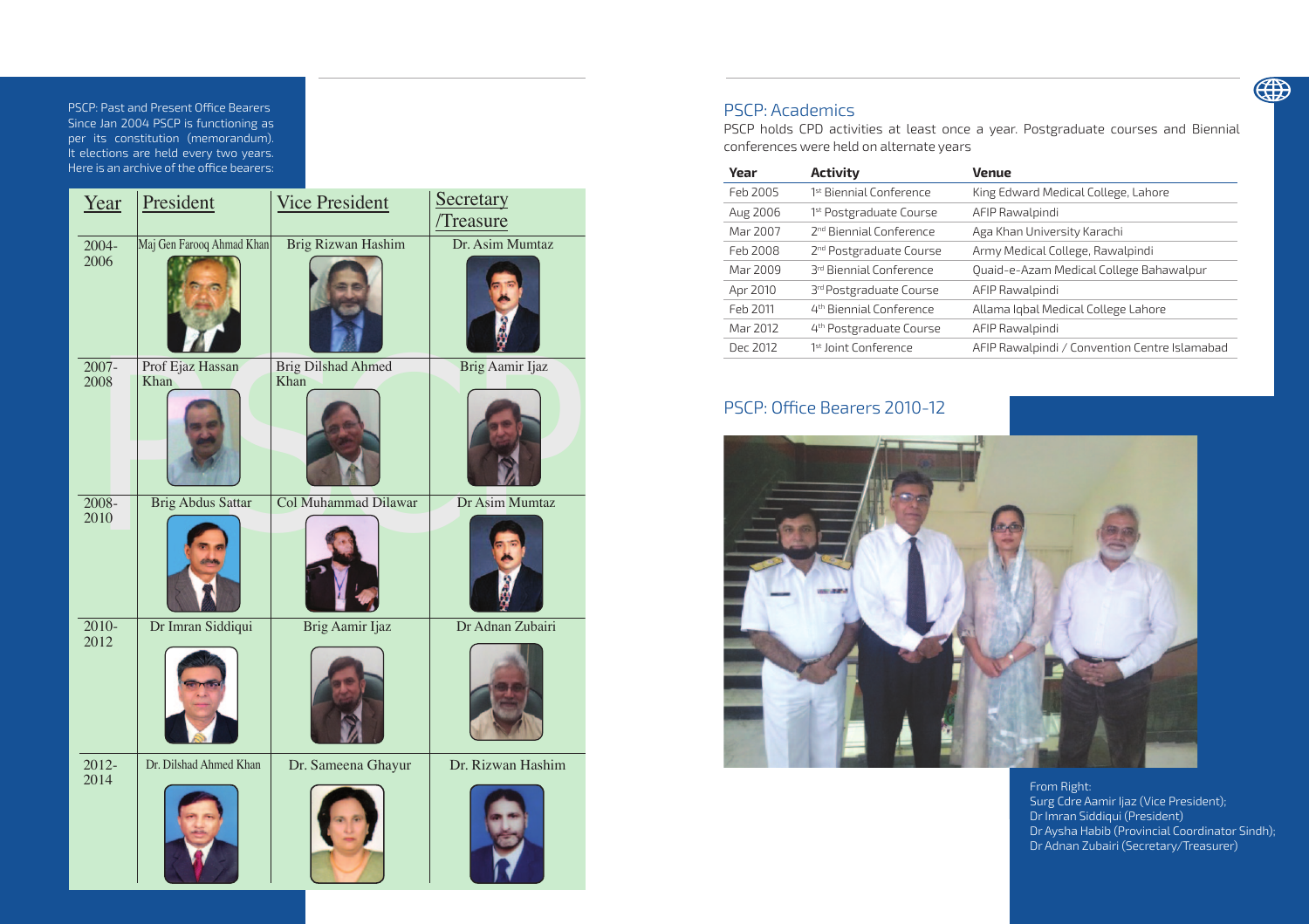## PSPC: Activities during Last One Year

Workshop on "Good Professional Practice in Chemical Pathology" at PNS SHIFA Karachi Dec 2011



Group of Chemical Pathologists at 35<sup>th</sup> PAP Conference at CPSP Karachi Dec 2011







Workshop on "Method Evaluation" at PNS SHIFA Karachi 06 Nov 2012

Workshop on "Inborn Errors of Metabolism" at CPSP Karachi 07 Nov 2012

Participants of 4th Biennial Course in Chemical Pathology at AFIP, Rawalpindi, on 16<sup>th</sup> -17<sup>th</sup> March 2012

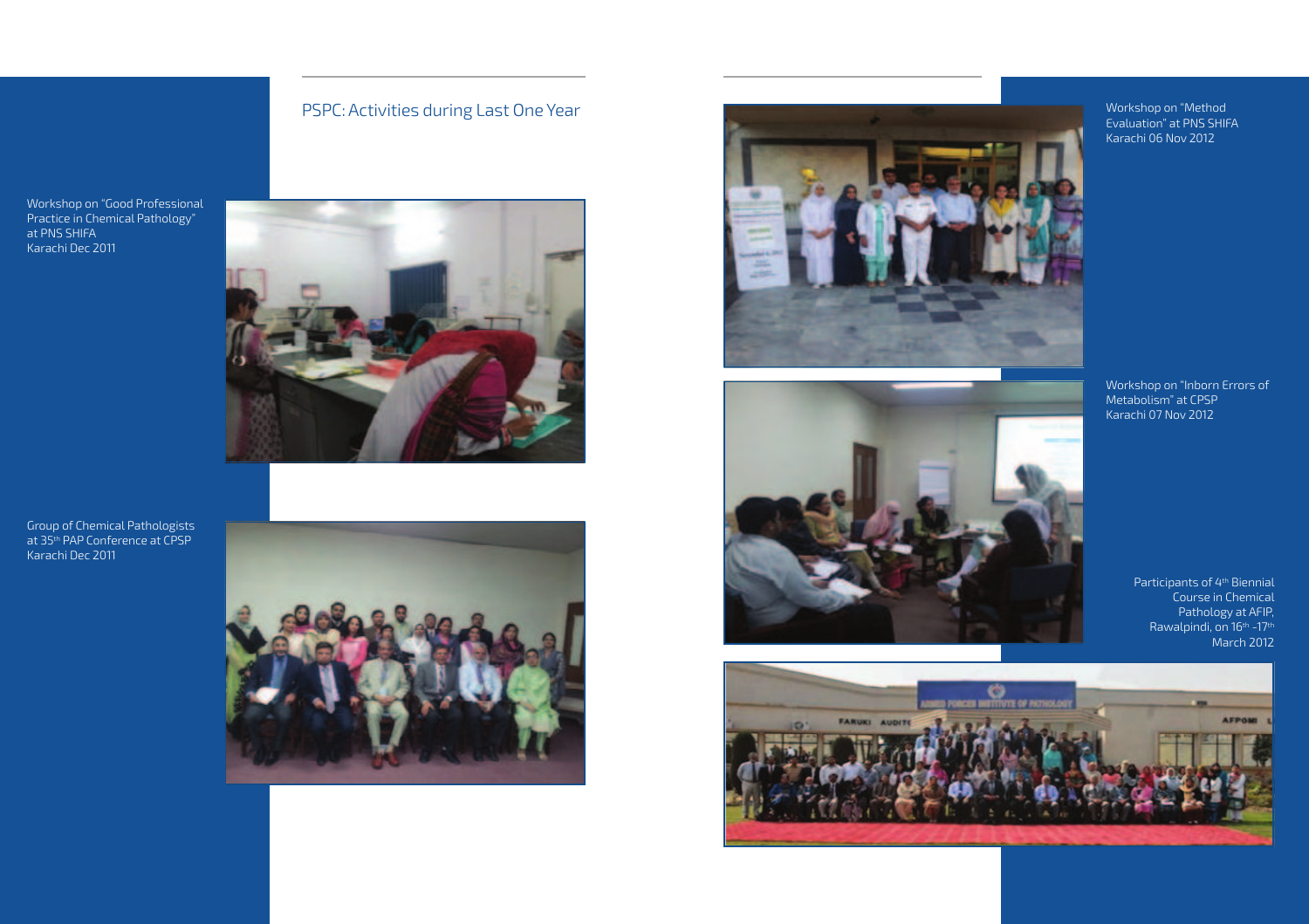

## International Affiliation of PSCP

60<sup>m</sup> Anniversary<br>1952 - 2012 60<sup>m</sup> Anniversary **International Federation** of Clinical Chemistry and Laboratory Medicine

#### Asia and Pacific Federation of Clinical Biochemistry (APFCB)

Forum of societies of 16 Asian and Pacific countries i.e. Australia, China, Hong Kong, India, Indonesia, Japan, Korea, Malaysia, Pakistan and Singapore.

PSCP has full voting membership and has membership of scientific, education and lab management committees

## Membership of International Federation of Clinical Chemistry (IFCC)

PSCP is a member of IFCC which is an international body of Clinical Chemistry (Chemical Pathology). Regular participation by PSCP in international

meeting as country representatives.



## First Publication of PSCP

Book on "STANDARDIZATION OF PATHOLOGY LABORATORIES-PROBLEMS AND PROPECTS" First edition Published in 2008 in collaboration with College of Pathologists Pakistan.

## **Education and Publication History of PSCP**

Prof (Brig) Aamir Ijaz MBBS, FCPS, FRCP, MCPS-HPE Consultant Chemical Pathologist / Prof of Chemical Pathology, AFIP, Rawalpindi. Pakistan Chairnerson Education, Research and Publication Division PSCP



#### **1. Distance Learning Programme in Chemical Pathology**

First Edition of Distance Learning Programme (DLP) in Chemical Pathology was conducted under the auspices of Pakistan Society of Chemical Pathology (PSCP) in collaboration with all the senior Chemical Pathologists of the country. The programme was absolutely free and voluntary. Ninety five (95) participants were registered in DLP which

included Residents Chemical Pathology FCPS Part II (60), Scholars of MPhil Chemical Pathology (8), Rotational Trainees in Chemical Pathology (9), Medical Laboratory Technologist (2) and Junior Consultant Chemical Pathologists (16). Largest number of participants were from Quaid-e-Azam Medical College Bahawalpur (23) followed by AFIP Rawalpindi (13), PNS SHIFA Karachi (11), AIMC Lahore (9), AKU Karachi (5), Zia-ud-Din University Karachi (4), Army Medical College Rawalpindi (3), LNH Karachi (2), SIUT Karachi (2),Sheikh Zaid Medical College Rahim Yar Khan (2) and other institutes. All these participants were sent 20 lessons on weekly basis from March 2013 to Aug 2013. The participants sent their answers after finding them from internet or books within a stipulated time. A competition was simultaneously held for selection of the best trainee participant called *Chemical Pathology Laureate* and other high performers. Electronic methods were successfully used during the course e.g. e-mails, Facebook to provide inter-participant discussion forum and Skype for live discussion with the facilitators. At the end of the course participants gave the feedback of the curse on a prescribed proformas. There was an eagerness and enthusiasm of Residents and Consultant Chemical Pathologists to continue the course with some modification in the schedules. Totally paperless nature of the programme was well-depicted in the logo of the course i.e. *The Green Laurel.*

## **2. Second Edition of Distance Learning Programme in Chemical Pathology (DLP-2)- Brief Report**



During the feedback of DLP-1, many participants demanded that DLP should be continued in 2014, so DLP-2 was started on 19 Jan 2014. The topics were selected after proper consultation with senior Chemical Pathologists. Some of the seniors also prepared some lessons and DLP-2 is deeply indebted to them i.e. Prof Dilshad Ahmad Khan, Dr. Muhammad